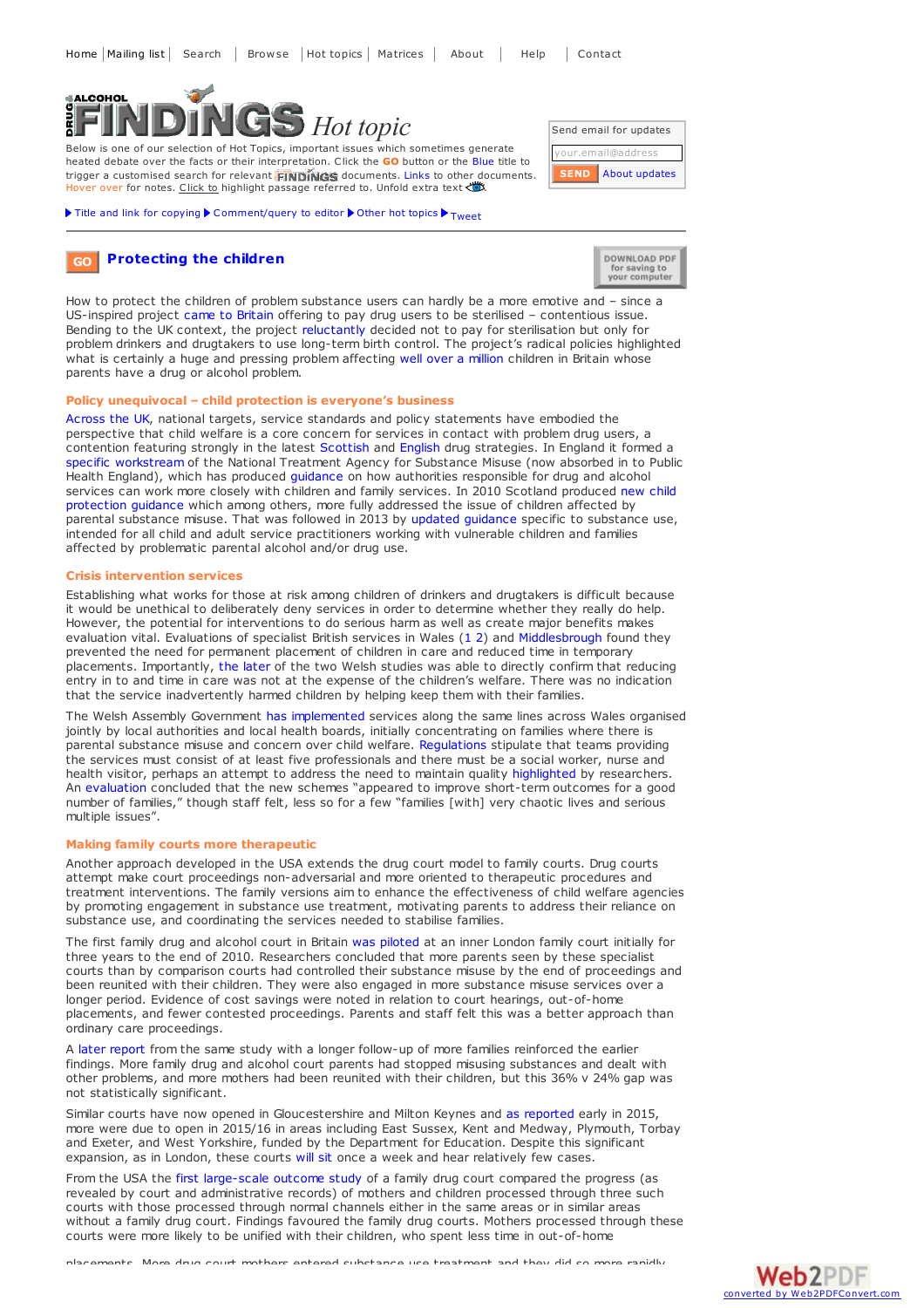placements. More drug court mothers entered substance use treatment and they did so more rapidly, stayed longer and were more likely to complete the programme. However, the relative benefits arising from the family drug courts were at best a minor influence on child custody outcomes, and the study could not be sure that all relevant differences between the two sets of families had been accounted for.

With possible implications too for non-court interventions, one way to improve family drug court outcomes was the subject of a [randomised](https://findings.org.uk/PHP/dl.php?file=Dakof_GA_2.txt&s=eb) trial in the USA. It tested a programme developed for family drug court counsellors which involved the mother's family and other significant figures in their lives. Compared to a more typical case management role, it led to more mothers retaining their parental rights and greater improvements in substance use, health, family functioning, and risk of child abuse.

## **Pre-crisis intervention**

The services discussed above attempt to help families already at the brink of losing care of their children. Before that point there is a strong case for offering parenting and child welfare interventions to all problem substance users in contact with treatment and harm reduction or other services. Because these offer positive support without implying parental failure, they often have a good uptake and can reduce the [numbers](https://findings.org.uk/PHP/dl.php?file=PUP.nug&s=eb) who reach crisis point. But when the child is already deeply in trouble with drugs and/or crime, placing them in an alternative, long-term and more settled family environment can be better for them than continuing to try to make a dysfunctional [substance-abusing](https://findings.org.uk/PHP/dl.php?file=Helgeland_IM_1.cab&s=eb) family work.

## **M-PACT programme widely adopted in England**

What seems the most widespread of such programmes was developed by the charity Action on Addiction based on a US model [reviewed](https://findings.org.uk/PHP/dl.php?file=Ashton_M_24.pdf&s=eb) by Drug and Alcohol Findings. Though it has developed way beyond these roots, its origins were in an attempt to help drug using parents do the best for their primary-school age children. Its originator planned to achieve this by "improving parent child relationships ... We try to change the family dynamics, to create a more democratic family where they actually have family meetings, talk together, and plan activities together."

The basic format involves weekly sessions last two to three hours. For about an hour parallel groups of children and parents from four to 14 families develop their understandings and skills led by parent and child trainers. In a second hour parents and children come together as individual family units to practice this learning. The remaining time is spent in logistics, meals, and enjoyable family activities. Though the research and its reporting did not meet rigorous standards, there was evidence of substantial improvements in parenting skills, children's social skills, and family relationships. Parents became less depressed and their drug use diminished. Their children became less aggressive, better behaved at home, said their relationships with other children had improved, and were more able to express themselves. Older children reduced their use of tobacco, drugs and alcohol.

Action on Addiction calls their version ['M-PACT'](http://www.actiononaddiction.org.uk/For-Families/M-Pact-%28UK%29-Project.aspx) – Moving Parents and Children Together. The programme supports children aged 8–17 who are experiencing the effects of parental substance misuse. Its 'whole family' approach works with parents and children from up to eight families at any one time over up to 10 sessions. Implementations accredited by Action on Addiction are taking place in 30 services or areas in England.

Pilot programmes run in 2006 and 2007 were [evaluated](http://www.actiononaddiction.org.uk/Family-Support/M-Pact-(UK)-Project/m-pact_research_briefing_08c_final.aspx) based on interviews with programme facilitators and with young people and parents in the month following the end of the programme. The results offered "a powerful demonstration of the benefits of a holistic approach to substance misuse." A later and larger evaluation was based on similar interviews with 37 children, 36 adults and over 30 group facilitators from 13 M-PACT programmes in England. Most families' accounts indicated they had benefited in a range of ways: by meeting others who were experiencing similar problems, through greater understanding about addiction and its impact on children and families, and by improving communication within the family. In many families there seemed more openness and honesty, stronger relationships, more time spent together as families, fewer arguments, and less conflict.

Based on five programmes in England assessed in 2013, an [attempt](http://www.actiononaddiction.org.uk/Documents/AOA-SROI-M-PACT-2014.aspx) was made to estimate the costs per family and to value the resultant benefits to society. The respective figures were £802 in costs, or £1852 including training and license fees, versus £2213 in benefits over the first year, largely due to improved school attendance and adults moving into employment. These benefits were based on the post-programme assessments of families made by M-PACT practitioners rather an through an independent and anonymous research process and, as with the other studies, there was no control set of families not offered the programme against whom its benefits could be benchmarked. Instead 25% of the observed benefits were discounted as improvements which might have happened even without M-PACT.

### **Similar benefits from other programmes**

M-PACT is not the only family and child programme to have been mounted by drug and alcohol services and to have been evaluated, though no evaluation to date has been able to rigorously measure and attribute outcomes to the interventions. M-PACT's evaluators have [explored](http://dx.doi.org/10.3109/09687637.2010.489081) the common themes across this programme and two others based on interviews with 23 youngsters aged 10–17 whose families had been in the programmes. Themes were that they had benefited through meeting other people and having an opportunity to talk and share experiences, learning about addiction, and better understanding and controlling their emotions. They felt their families had as a result become safer, healthier and more cohesive.

The same research team has adapted for children an [intervention](http://www.findings.org.uk/PHP/dl.php?file=nug_5_4.pdf&s=eb) they developed for the adult relatives of problem substance users. Interviews with teenagers in Northern Ireland whose families had engaged with the programme [suggested](http://alcoholresearchuk.org/alcohol-insights/steps-to-cope-a-brief-intervention-for-children-and-young-people-cyp-living-with-parental-substance-misuse-andor-parental-mental-health-problems/) there had been benefits similar to those seen with M-PACT.

Funded by the charity Comic Relief, five drug and alcohol services in England have implemented programmes addressing the needs of children at potential risk due to their parents' drinking. An [evaluation](http://www.alcoholhiddenharmtoolkit.org.uk/key-learning) concluded that such services should work with the whole family, whether this includes the adult drinker or not. This work was not easy – it required careful staff recruitment and adequate training and support, strong leadership and management, and partnership with adult services and universal services, particularly schools. The evaluators recommended services should include elements to improve communication between parents/carers and children and which enable children to build networks of support with other adults. Therapeutic services and those offering youth groups and

therapeutic group activities were found to reduce children's feelings of isolation and help develop